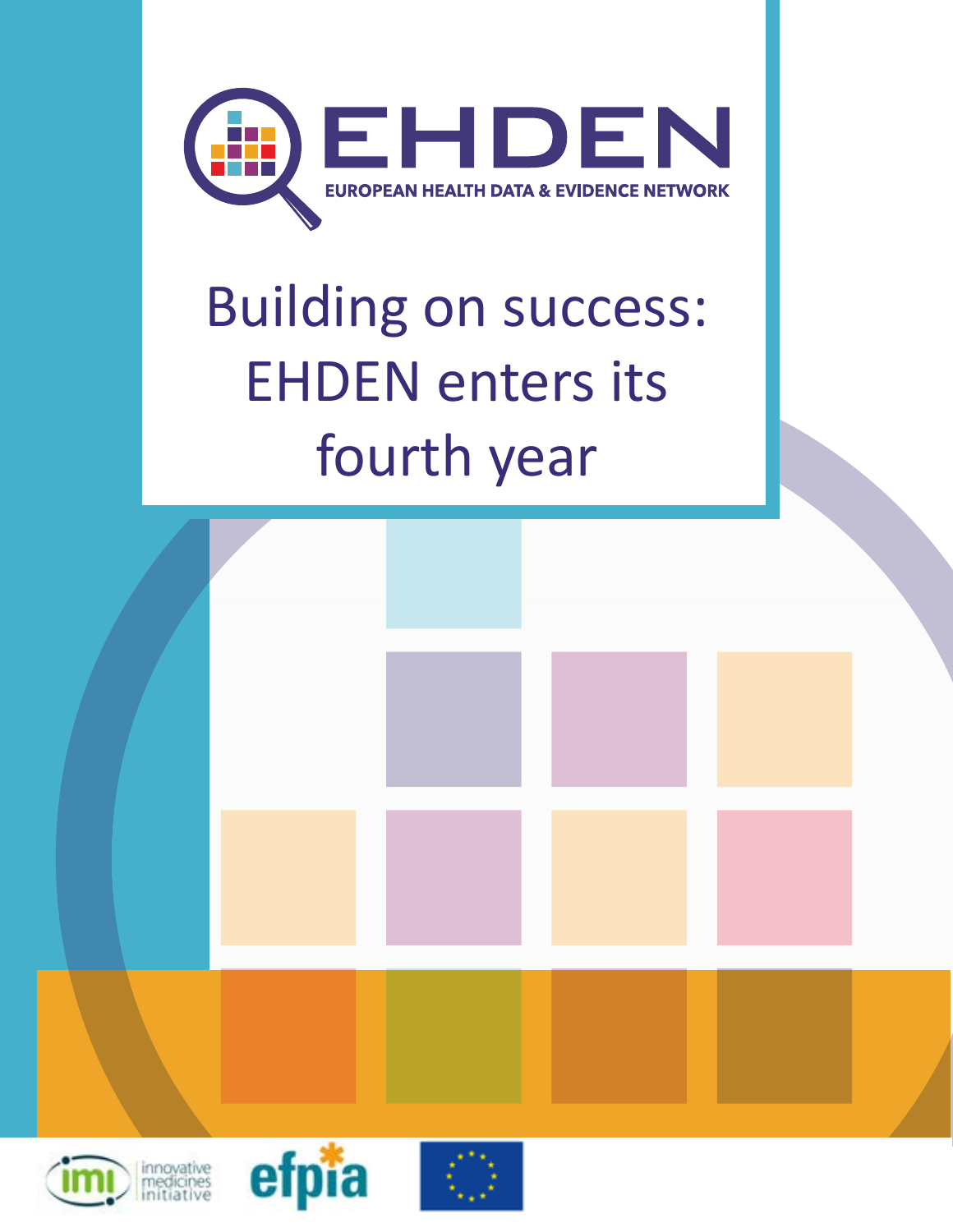When the EU's Innovative Medicines Initiative launched the five-year EHDEN project in November 2018, it did so with an overarching goal in mind: to significantly improve patient treatment and care by unlocking the underutilised and transformational potential of real world data. To this end, EHDEN began its journey to provide a new paradigm for the discovery and analysis of health data in Europe, by building a large-scale, federated network of data sources standardised to a common data model. More specifically, it set out to:

## Building on success: EHDEN enters its fourth year

- Harmonise in excess of 100 million anonymised health records to the OMOP Common Data Model (CDM), supported by an ecosystem of certified SMEs (Small and Medium Sized Enterprises).
- Impact our understanding and improvement of clinical outcomes for patients in the many diverse healthcare systems within the EU.
- **E** Establish a self-sustaining open science collaboration in Europe to support academia, industry regulators, payers, government, NGOs and others.
- Expand education by offering free, online courses via the EHDEN Academy.

## *Research and use cases are making a meaningful difference*

participating & certified SMEs 47

Three years on, EHDEN has made significant headway, and has already eclipsed many of its targets, and this in the face of the COVID-19 pandemic, whereby travel restrictions limited face-to-face collaborations and working.



## **Research and use cases are making a meaningful difference**

from 19 countries

anonymised health records in the network

# >510M

from 27 countries participating Data Partners



143

All the healthcare data in the world has little value unless it can be standardised, shared and analysed to generate real world evidence.

As part of EHDEN's commitment to impact its understanding and improvement of clinical outcomes for patients, it put in place the following goals:

- **Build a geographically diverse Data Partner** and SME network
- **Work with Data Partners to map their health** data to the OMOP CDM
- Drive the development of new tools & pipelines
- $\blacksquare$  Create evidence (in no specific therapeutic areas)
- Strengthen the open science community

42 data sources mapped to the OMOP CDM

This was undertaken with three research principles in mind, be:

**Transparent & Reproducible = trustworthy Community-engaging** and **Disruptive – speedy and robust**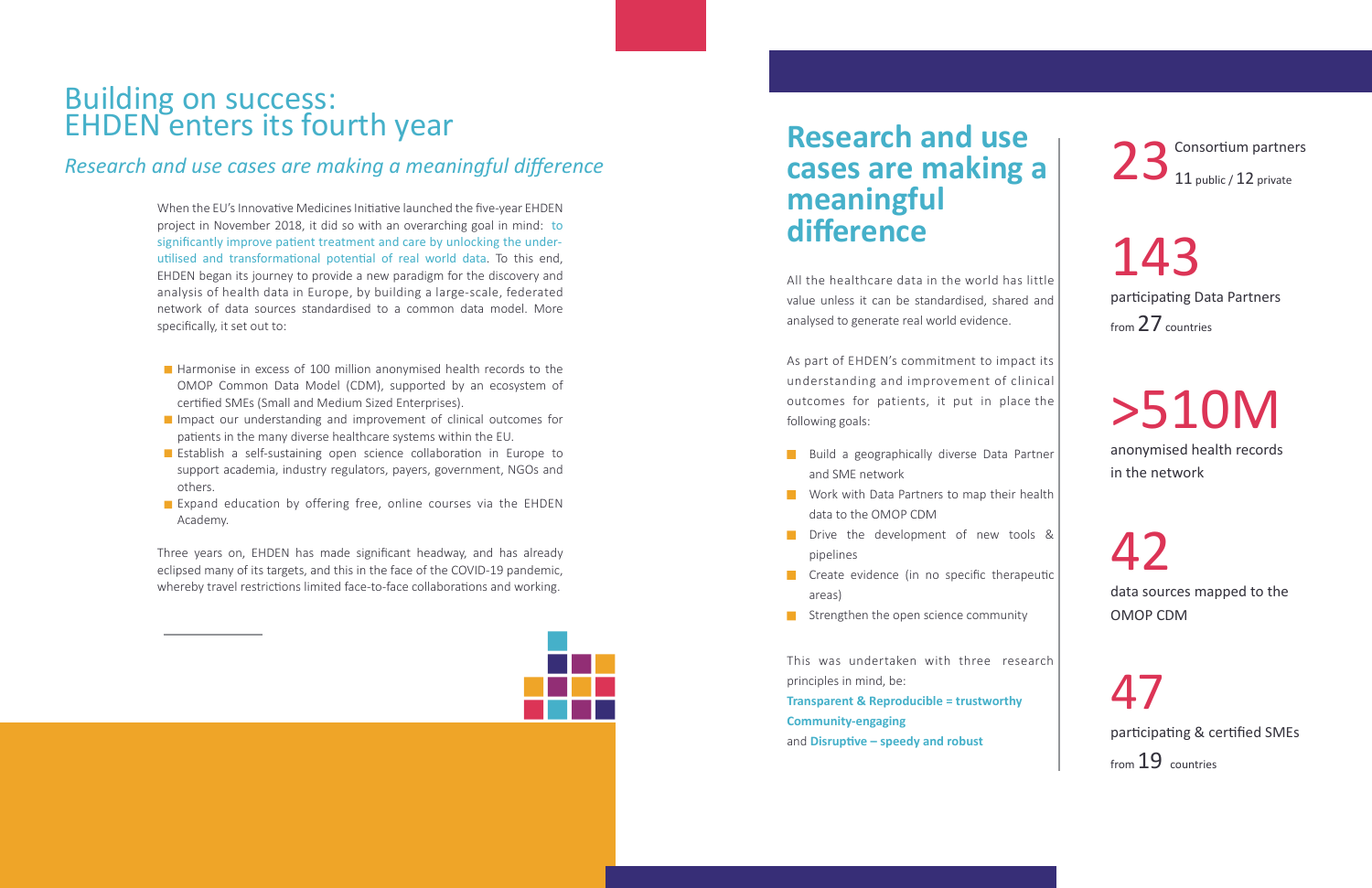## **Several key learnings**

EHDEN Academy enrollees Free, online EHDEN Academy courses

# **What have we learned?**



1,800 completed courses

research studies / study-a-thons

40

### **Proof of concept - Oxford Study-a-thon**

Objective: Forty experts came together [abstract](http://scientific.sparx-ip.net/archiveeular/?view=4&c=a&item=2020SAT0134). for one week in December 2018 to To this end, they generated evidence **Medicines for Asthma/COPD** to compare the risk of post-operative and effectiveness (pain and function COPD overlap. improvement) research were replicated in one week.

[Lancet Rheumatology](https://www.thelancet.com/journals/lanrhe/article/PIIS2665-9913(19)30075-X/fulltext#%20).

validate EHDEN's study-a-thon approach. **Study: The use of Respiratory** 

## **for Rheumatoid Arthritis globally**

complications and mortality between **Objective**: to study the use of medicines partial and total knee replacements. for Chronic Obstructive Pulmonary Twenty years of safety, implant survival, Disease (COPD), asthma and asthma/

**Objectives**: In January 2020, 50 experts the US and Europe. met in Barcelona for one week. They examined a large, multinational drug Complete results can be found [here](https://www.emjreviews.com/respiratory/abstract/real-world-treatment-patterns-of-newly-diagnosed-patients-with-asthma-and-or-chronic-obstructive-pulmonary-disease-j160121/). usage study; a csDMARD safety study; disease, infections and leukopaenia.

**Conclusions**: Compared to MTX users, cancers did not differ by first line

- **• It's not only about the data**, but also about **collaboration**.
- The common data model is a powerful mechanism to support **interoperability** at-scale at the core of a growing **open science network**.
- **Data provenance** for proper interpretation of study results, it's important to gain full transparency on the quality of the data and its provenance, e.g., how it's been gathered, mapped, harmonised, etc.
- **• The importance of open science and developing standards for European open research:** be transparent; share ETL documents, data quality dashboards and protocols; use standardised analytics packages and study diagnostics; share results.

### csDMARD exposure.

**Conclusions**: Older patients showed as historically recommended followed by better results with the partial knee ICS (Europe) and systemic steroid bursts replacement surgery and total knee (US). In Europe, COPD patients start more replacement was better for younger often with LAMA than asthma patients patients. Results were published in [The](https://www.thelancet.com/journals/lanrhe/article/PIIS2665-9913(19)30075-X/fulltext#%20) (less so in the US). Systemic steroid bursts **Study-a-thon: The use of DMARDS** as in COPD patients. ACO (asthma COPD **Conclusions**: 1 in 3 of treated asthma patients start with SABA monotherapy are frequently prescribed as first treatment in the US in asthma as well overlap) patients are more often treated and the differences are smaller between

Results were published in an [EULAR](http://scientific.sparx-ip.net/archiveeular/?view=4&c=a&item=2020SAT0134) 

### and the prediction of cardiovascular **PIONEER collaborates with EHDEN & OHDSI on a prostate cancer Study-A-Thon**

patients treated with LEF had a lower risk **Objective**: More the 240 researchers of overall cancer. Risk of four specific came together virtually in March 2021

## **Use cases**

**Due to the power of a common data model at the heart of EHDEN, we can conduct several years of research in weeks or months!**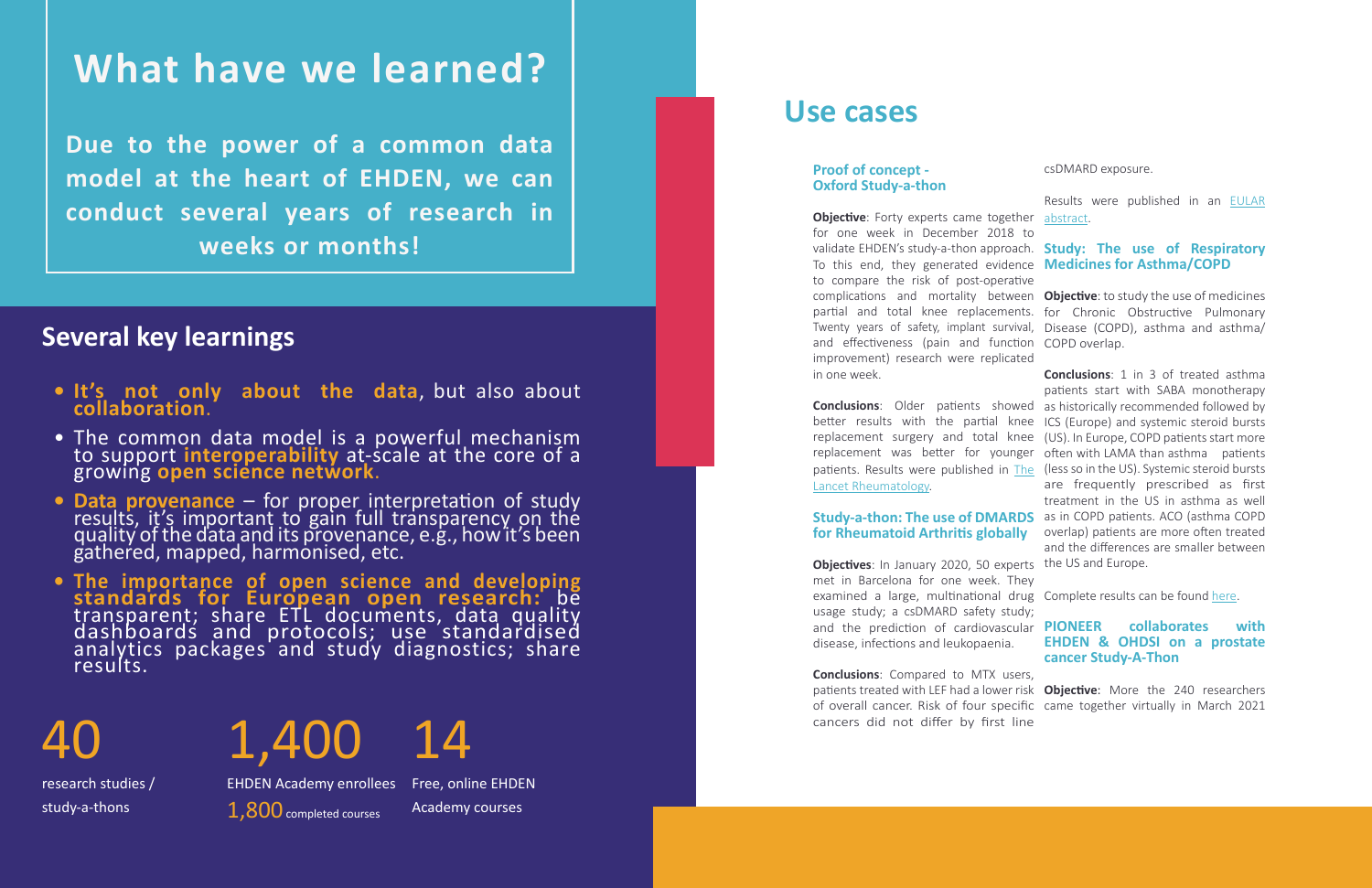### **Study: Background Rates of AESI Conclusions**: **for Vaccines**

**Objective**: The largest, most extensive global network study (~126mio people in 8 countries) on background rates for AESIs (Adverse Events of Special Inter est) identifies important age, sex and database differences to inform future surveillance efforts. involved in the ETL process. -Map visits in a way that reflects the specificity of healthcare delivery in different settings, e.g., distinguishing between primary and secondary care.<br>-Development of analytical tools to support

**Conclusions**: This study found large variations in the observed rates of AESIs by age group and sex, showing the [abstract](https://link.springer.com/article/10.1007/s40273-020-00981-9). need for stratification or standardisation before using background rates for safety **Evidence-a-thon**  surveillance. Considerable population between databases.

-Identify priority areas for further developments to the common data model or analytical tools to support such applications. **Conclusions**: More details can be found [here](https://www.ehden.eu/first-ehden-e-thon/).

-Ensure use of data for HTA purposes is reflected in data processing and mapping processes and ensure HTA experts are

heterogeneity in AESI rates was found **Objective**: Five EHDEN Data Partners Link to [this paper](https://www.bmj.com/content/373/bmj.n1435) for detailed results. Health Technology Assessment (HTA) Use Case: Chronic Obstructive Pulmonary Disease (COPD) **Health Technology Assessment (HTA) Use Case: Chronic Obstructive Pulmonary Disease (COPD) Objectives**: -Understand the extent to which the OMOP common data model and standardised analytical tools support evidence (DPs) to familiarise themselves with generation for HTA of chronic diseases. -Assess the extent to which current ETL processes support common HTA use cases. -Assess the ability to generate reliable veracity of those mappings, as well as evidence for multiple jurisdictions. who had mapped their data to the OMOP CDM from a previous COVID-19 call came together with nineteen ETL Taskforce members and OHDSI colleagues came together virtually in July 2021 for EHDEN's first evidence-a-thon. The premise was running the R packages from the study published as a special paper in the BMJ (British Medical Journal) on characterising the background incidence rates of adverse events of special interest (AESIs) for COVID-19 vaccines in eight countries. This would enable EHDEN Data Partners running analyses on top of their OMOP mapped datasets, and for EHDEN and OHDSI colleagues to both evaluate the providing educational support to the DPs.

common analyses for HTA purposes.

Complete results can be found in this

The following [podcast](https://anchor.fm/ehden/episodes/Improving-the-quality-of-cancer-care-for-this-and-future-generations-a-conversation-with-James-NDow-about-the-EHDEN--PIONEER--OHDSI-prostate-cancer-study-a-thon-e190lm9/a-a1ptlh) and [blog](https://www.ehden.eu/the-pioneer-study-a-thon/) offer more information about this case.

but in combination with AZ it shows a doubling of risk of 30-day cardiovascular mortality; psychiatric safety of HCQ: no increased risk of depression, suicidal ideation or psychosis for new users of HCQ with RA. One example of the results can be found here in [The Lancet Rheuma](https://www.thelancet.com/journals/lanrhe/article/PIIS2665-9913(20)30276-9/fulltext)[tology](https://www.thelancet.com/journals/lanrhe/article/PIIS2665-9913(20)30276-9/fulltext).

for five days representing seventeen **COVID-19 Study a-thon**  prostate cancer patient databases from six countries. Two protocols were **Objectives**: Four-day study-a-thon with developed and submitted and are 330 colleagues from 30 countries in currently in execution: the first, assessing March 2020 to work on characterisation, the impact of comorbidities and life effect estimation and prediction studies, expectancy on the long-term outcomes supported by deep literature review. A of patients managed with watchful waiting key study output was the determination or active surveillance, and the second on of the safety of Hydroxychloroquine the development of prediction models (HCQ) and AZ (azithromycin) and how for the time to symptomatic progression, this impacted on Regulatory decisions. palliative treatment initiation or death The event marked an unprecedented within a specific timeframe for watchful waiting patients.

thon was a major collaboration between the IMI's PIONEER and EHDEN projects chat messages helped design 355 cohort and demonstrated that the OHDSI and EHDEN network study approach using the as the release of 13 study packages. As OMOP CDM can be reproduced quickly in communities that are new to this, such has published ten COVID-19 studies and as the urologists and clinical research - more are in the pipeline, with ongoing ers in PIONEER. It was also a very multidisciplinary event, bringing together clinicians, researchers, and software **Conclusions**: HCQ alone is generally safe, developers, and as a highlight, patients sharing their stories and key questions about our understanding of the disease.

Protocol publications:

[https://protocolexchange.re](https://protocolexchange.researchsquare.com/article/pex-1468/v1) [searchsquare.com/article/pex-1468/v1](https://protocolexchange.researchsquare.com/article/pex-1468/v1) [https://protocolexchange.re](https://protocolexchange.researchsquare.com/article/pex-1525/v1) [searchsquare.com/article/pex-1525/v1](https://protocolexchange.researchsquare.com/article/pex-1525/v1)

**Conclusions**: Organising this study-a-12 global huddles. More than 10,000 level of global collaboration: there were 17 concurrent channels that hosted more than 100 collaborator calls and publications were reviewed and +13,000 definitions and nine protocols, as well of August 2021, the OHDSI community protocols.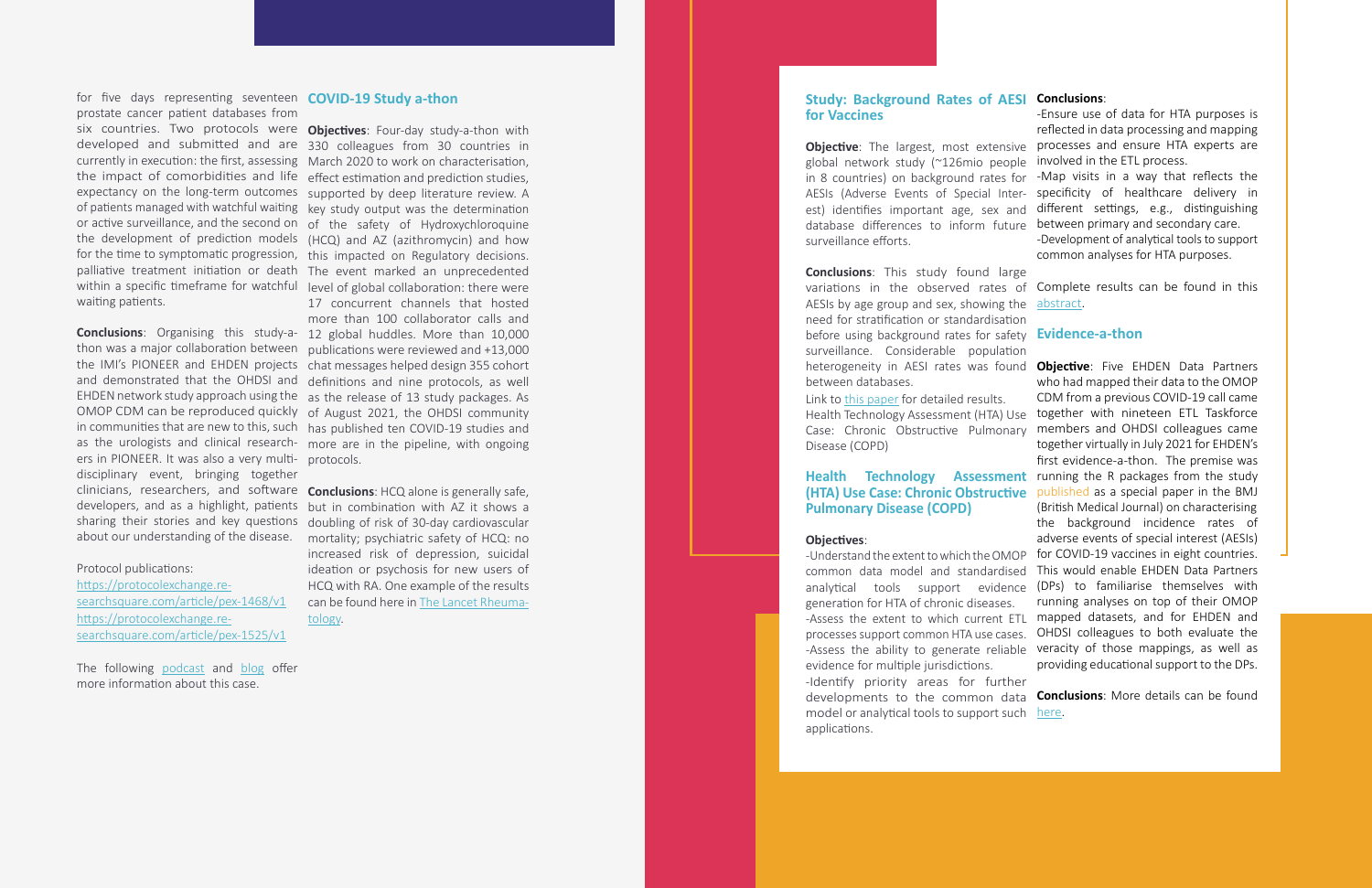- **EHDEN** architecture development (EHDEN Database Catalogue, data characterisation tools & dashboards) to be launched early in year four.
- Contributions to ETL and mapping tools further developed by the ARACHNE tool, integrated security framework and advanced multiple analytical pipelines.

- The [Academy](https://academy.ehden.eu/): currently over  $1,800$  courses completed,  $1,400$  course enrollees, and offers fourteen free, on-demand courses led by industry experts. 93% of enrollees rated their experience as good to excellent.
- **T** [Value propositions](https://zenodo.org/record/5037869#.YZ-UJtDMLIU) are available for key stakeholders and sustainability learnings of past and current projects have been analysed.
- We continue to actively engage with sister BD4BO projects, the IMI, the EU Commission and EMA on areas of mutual relevance.

- **Five open calls for Data Partners have been conducted resulting in the network** expanding to 143 Data Partners from twenty-seven countries.
- A Rapid Collaboration call was held in 2020 for Data Partners in response to the COVID-19 pandemic.
- Three open calls for SMEs were conducted resulting in forty-seven SMEs from nineteen countries being selected, trained and certified to work with Data Partners in mapping their data to the OMOP common data model.

## EHDEN Academy

### Open calls

An accelerated achievement in methods development in the fields of characterisation, patient level prediction, and population-level effect estimation: With such a solid foundation now in place, EHDEN is transitioning to the

- **EXHAUSTIVE SEARCH FOR OPTIMAL DECISION RULES**
- $\blacksquare$  Treatment patterns
- **Association rule & frequent pattern mining**
- **Predictive analytics using unstructured data**
- $\Box$  Deep learning attention models
- **Risk minimisation measures effectiveness**
- **Risk-based assessment of treatment effect heterogeneity**
- **Disease trajectories**
- **T** Trends in prediction model development & validation

### **Infrastructure**

**First and foremost: improving patient treatments and outcomes by** increasing the number of research use cases among the Data Partners within the EHDEN network and beyond – the foundational principle

Launching the EHDEN Portal, which will initially contain the Data

Creating new analytical research tools & methodologies;

### Methods Research & Analytical Tool Development:

**Promoting OHDSI & community education via the EHDEN Academy** with more instructors and an expanded curriculum of free, online

 $\blacksquare$  Launching a new legal entity and operating model that will sustain the

next phase of its evolution, and its aspirations are no less bold as it enters its fourth year. While the Data Partner and SME network is deep and geographically diverse, we will seek to expand it with open calls in 2022 and are keen to have stronger representation in central, eastern and south-eastern Europe. In terms of upcoming key priorities, EHDEN will continue focusing on:

- of EHDEN;
- Partner Catalogue and feasibility tools;
- 
- courses;
- EHDEN project beyond 2024.

## **Other achievements**

## **Looking ahead...**

followers on LinkedIn and on Twitter

# >1,000

avg. monthly number of visits to EHDEN's website

4,000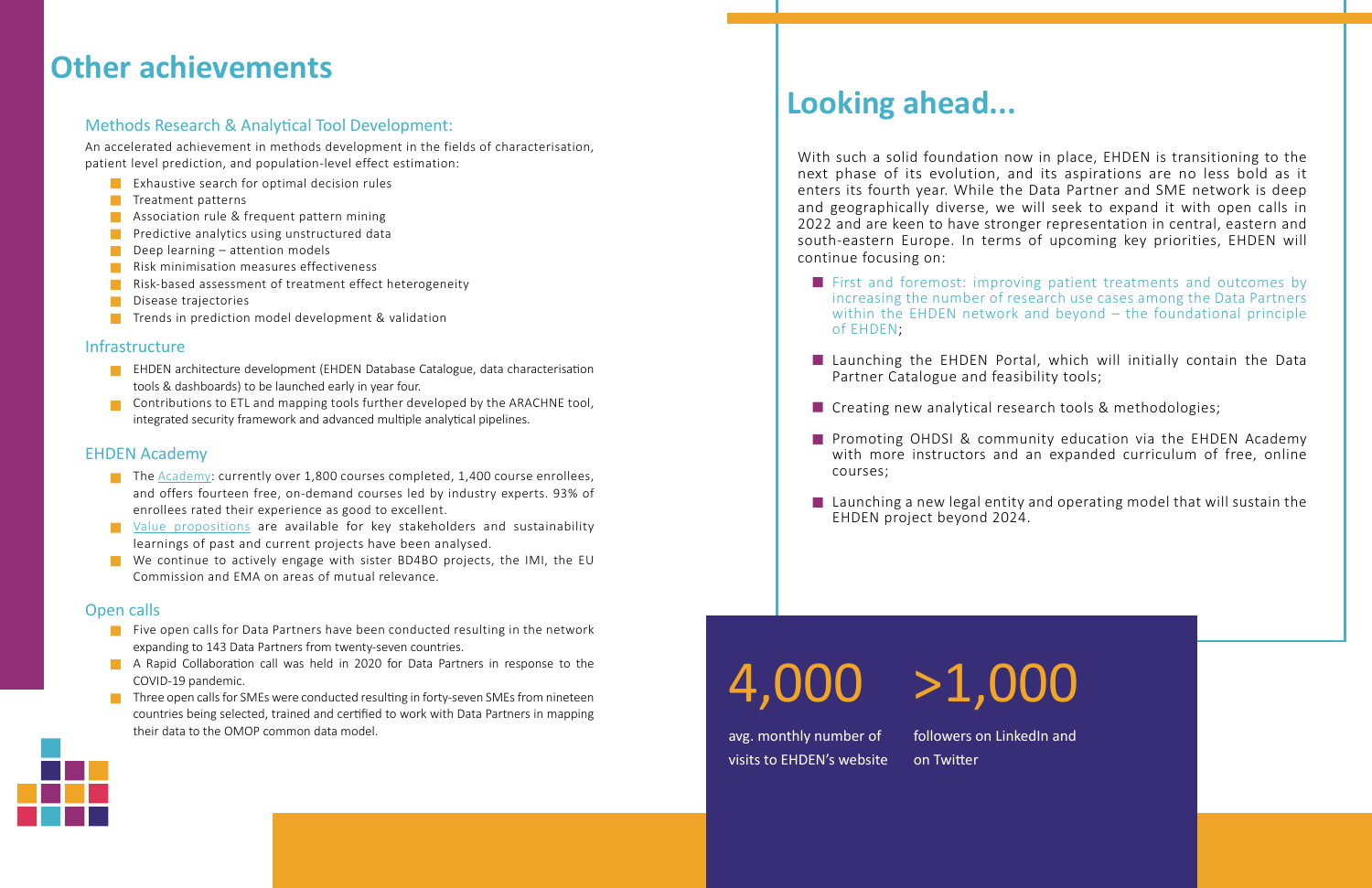through our collaborative efforts." MC, The Netherlands

that EHDEN is driving in Europe, the have already worked on in the impressive growth of the data net-first half of the project, with work, and the continuing interest of almost 40 publications, across



Small and Medium-Sized Enterprises therapeutic areas, but in to support the ecosystem. particular in response to Coordinating the EHDEN the COVID-19 pandemic. As project is a privilege, and I Research Coordianator I am am very proud of the EHDEN very much looking forward



"EHDEN is building a future for Europefor everyone worldwide, and we should audiences with the digibe rightfully proud of being able to tal health literacy tools to contribute to the better understanding engage meaningfully in this of the pandemic, also as an example of transformation, and in what is feasible across all diseases. Lots EHDEN.'' to do still, but lots we can achieve in Valentina Strammiello, Head ation, supporting R&D, and Patients' Forum, Belgium ultimately patient outcomes." Nigel Hughes, EHDEN Project Lead and Scientific Director, Observational Health Data Analytics/Epidemiology



Consortium. The next years to ongoing collaboration with our Data in our journey will be even Partners in supporting them in more exciting as we generate evidence generation, and to research more reliable evidence and outputs that have a demonstrable impact patient health and outcomes impact on management, care and Prof Peter Rijnbeek, Coordinator for the Dani Prieto-Alhambra, EHDEN Research EHDEN Project & Head of the Department Coordinator and Professor of Pharmacoof Medical Informatics at the Erasmus and Device Epidemiology, Centre for outcomes for our patients." Statistics in Medicine, NDORMS, University of Oxford, UK

an open science research at scale, and "For the digital transformation of health our progress has been remarkable and to bring real value, it must be co-develencouraging. We could not have achieved oped with patients to reflect what matthis progress without our Consortium, ters to them. That is why we are pleased Data Partners, SMEs and associated to be part of the EHDEN project – colleagues, with collaboration being at working with our partners to produce the root of our work together. COVID-19 educational and lay language materihas made the last 18 months difficult al to support patients and non-expert

improving evidence gener- of Programmes, European



Janssen R&D, Belgium

"EHDEN is implementing a paradigm "EHDEN is very much about the shift for the use of real world data. It's second 'E', for evidence, and we should inspiring to see the interest in the work be very proud of the contribution we

"

"EHDEN has excelled in the first half of the project. By building a network with 143 Data Partners across Europe and training researchers to use it, EHDEN has already provided important evidence to improve patient care. We are really looking forward to even greater success as the project continues to empower the digitisation of healthcare research."



innoyative Colm Carroll, Scientific Project Manager & IMI Lead on Digital

## **Reflections**

## *Here's what some of our colleagues had to say about EHDEN's three-year anniversary*



### **Innovative Medicine Initiative (IMI)**

"EHDEN is a great illustration of why collaboration is essential in setting up the European Health Data Space(s). Thanks to its collaborative approach, EHDEN builds scalable infrastructures and lays foundations for future healthcare research that meet the imperatives of public and private sectors and of the patients at the same time. EHDEN is not just an aspiration; through concrete use cases it is actively contributing to resolving public health challenges." Magda Chlebus, Executive Director, Science Policy & Regulatory Affairs, EFPIA



### **European Federation of Pharmaceutical Industries and Associations (EFPIA)**

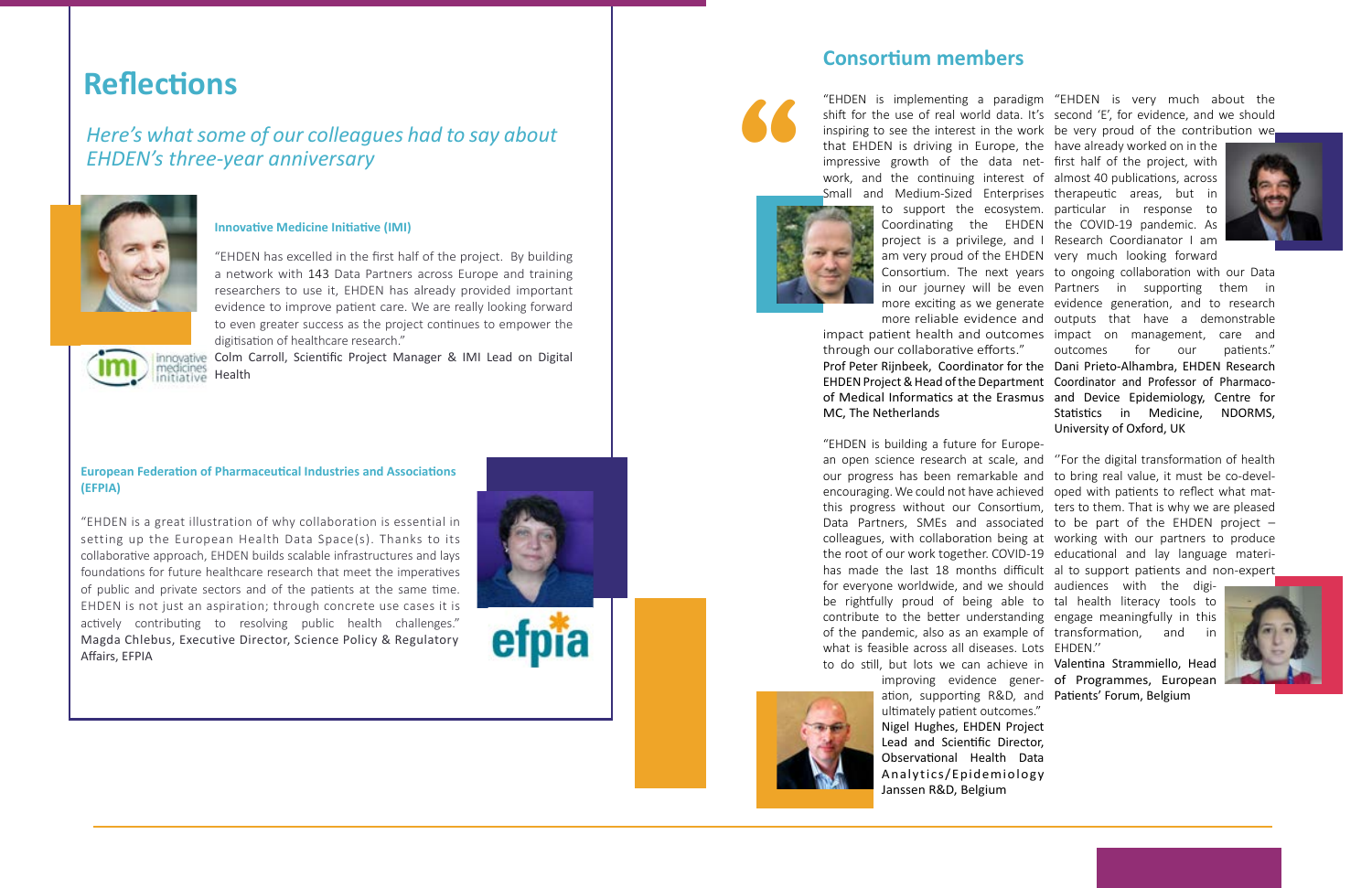"Over the past three years, we have been healthcare; the lessons from part of the diverse international EHDEN EHDEN will help us develop team that is building a solid footprint vision on what some of the of the OHDSI-based research capability next steps shall be." with 143 partners across Europe. It was Jaak Vilo, Professor of a great inspiration to work directly with Bioinformatics, Institute of





thread to navigate it."

Lead, Pfizer Digital, Greece

Task Force, helping them to of Tartu, Estonia convert their data to the OMOP-CDM and to build up a mature community at the same time." Sebastiaan van Sandijk, Health Informatician, Odysseus Data Services & SME,

Czechia

"EHDEN is helping us map "For an electronically advanced country the complex labyrinth of real like Estonia, it is extremely important to world data in Europe. And by see that data from our small nation and use of the OMOP-CDM it has unique language can still be relatively given us the necessary ball of easily comparable to other countries Jimmy Toulas, Real World Data steps closer in understanding our data Acquisition & Partnership - the strengths, as well as weaknesses. and cohorts. With EHDEN we get several

"EHDEN is a truly ground-breaking project that, in only a few years, is already providing a quantum leap for observational data research in Europe. The network of Data Partners and SMEs, together with the educational value of the EHDEN Academy, are creating an indispensable "fabric" that's raising awareness, creating capacity, and hands-on training in health data standardisation and use, allowing for faster evidence-based

the 'fresh' Data Partners in the COVID Computer Science, University



"While massive amounts of he related data are generated every ond, the possibility for data-driven research is obstructed by isolated silos. Together with EHDEN and Part of the EHDEN community, the Departn of Anaesthesia, Intensive Care Medi-

decision making on matters that directly affect all citizens." Carlos Díaz, CEO, Synapse Research Management Partners & SME, Spain

"We are very proud to have been data models and compatibility for selected as a trusted SME MediSapiens. In addition, it has partner by a number of Italian significantly influenced how we Data Providers, such as SIMG implement RWE in our own data IT

Our ambition is to develop a national genetic data infrastructure for

European partnership, the Datawizard & Marketing, MediSapiens, technical team will be able to bring and Finland improve all its expertise in the field of health data and RWD mapping, for the "EHDEN offers valuable resources, purposes of Research & Innovation and networking events and training Product Development of standardised materials. As an SME deeply data analysis technologies." Lucia Comnes, Director of Innovation community, what you don't do Programs, Digital Health, Datawizard, is as important to your success Italy

"The work with EHDEN and the Director, Bahia Software, Spain implementation of OMOP with data owners such as hospital districts has opened a new window into standardised

evidence standardised we together

building







| provides us with the opportunity cine and Pain Medicine at the      |                                   |
|---------------------------------------------------------------------|-----------------------------------|
| team of pioneers when it comes Medical University of Vien-          |                                   |
| to overcoming socio-technical na, will be able to provide           |                                   |
| challenges that arise when standardised access                      | to                                |
| scaling-up health data. It feels billions of health records for new |                                   |
| like coming home for us."                                           | research questions at the         |
| Liesbet M. Peeters, Professor frontier of intensive-care            |                                   |
| Biomedical Data Sciences, medicine."                                |                                   |
| Hasselt University, Belgium                                         | Daniel Laxar, Researcher, Medical |
|                                                                     | University of Vienna, Austria     |
| massive amounts of health-                                          |                                   |
| data are generated every sec- "Together with EHDEN, we'll go        |                                   |
| e possibility for data-driven faster and further."                  |                                   |
| h is obstructed by isolated data Nhung Trinh, postdoc, University   |                                   |
| gether with EHDEN and Partners of Norway                            |                                   |
| HDEN community, the Department                                      |                                   |
| ethosia Intonsivo Caro Modi                                         |                                   |



– Società Italiana di Medicina solution and opened up new Generale to guide them in the means of cooperation with

process of mapping their patient partners."

data to OMOP. Thanks to this Hans Garritzen, VP of Sales

involved in the EHDEN as what you do."

José Ramón Varela, Project





## **Data Partners**

"EHDEN provides us with the opportu to join a team of pioneers when it com



## **SMEs**